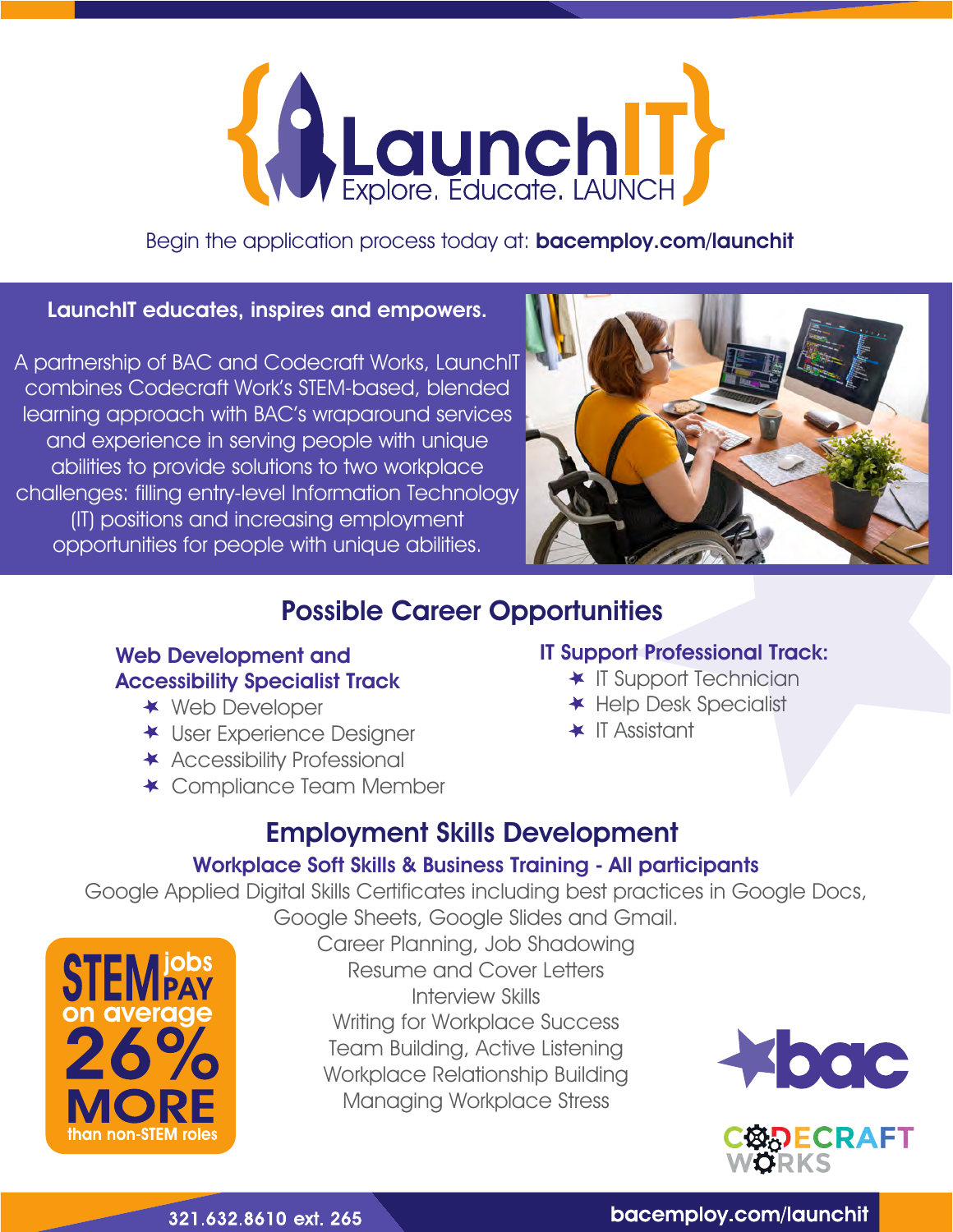# Technical Certification Tracks

## Accessible Web Design and Development Specialist Track

- Google UX Design Professional **Certification**
- Codecraft Works Web Application Development and Programming
- IAAP Web Accessibility Specialist (WAS) Credential Certification or HDI-SCA Certification (Optional Goal)

## IT Support Professional Track

- **★ Google IT Support Professional Training**
- **★ Google IT Automation with Python** Professional Certification
- CompTIA A+ Certification or HDI-SCA Certification (Optional Goal)

# By 2025, there will be 1 million more STEM jobs than qualified candidates



# Candidate Qualifications

- Basic computer experience
- $\star$  Problem-solving capacity
- $\star$  Self-identify as a person with a disability
- Competency assessment to determine levels of proficiency in math, communication, and social skill to be successful within the program

# Technology Requirements

- Reliable high-speed internet connection
- Computer or laptop with modern browser
- $\star$  Headphones or speakers
- $\star$  Microphone
- Web camera

Florida Vocational Rehabilitation Participants welcome to apply! Discuss this training opportunity with your VR Counselor TODAY!

Program training fee assistance available for individuals with disabilities who have financial need and do not qualify for other Employment Support Services. Contact Sue Bassett at 321.632.8610 ext. 265 or email sbassett@bacemploy.com

321.632.8610 ext. 265

## bacemploy.com/launchit